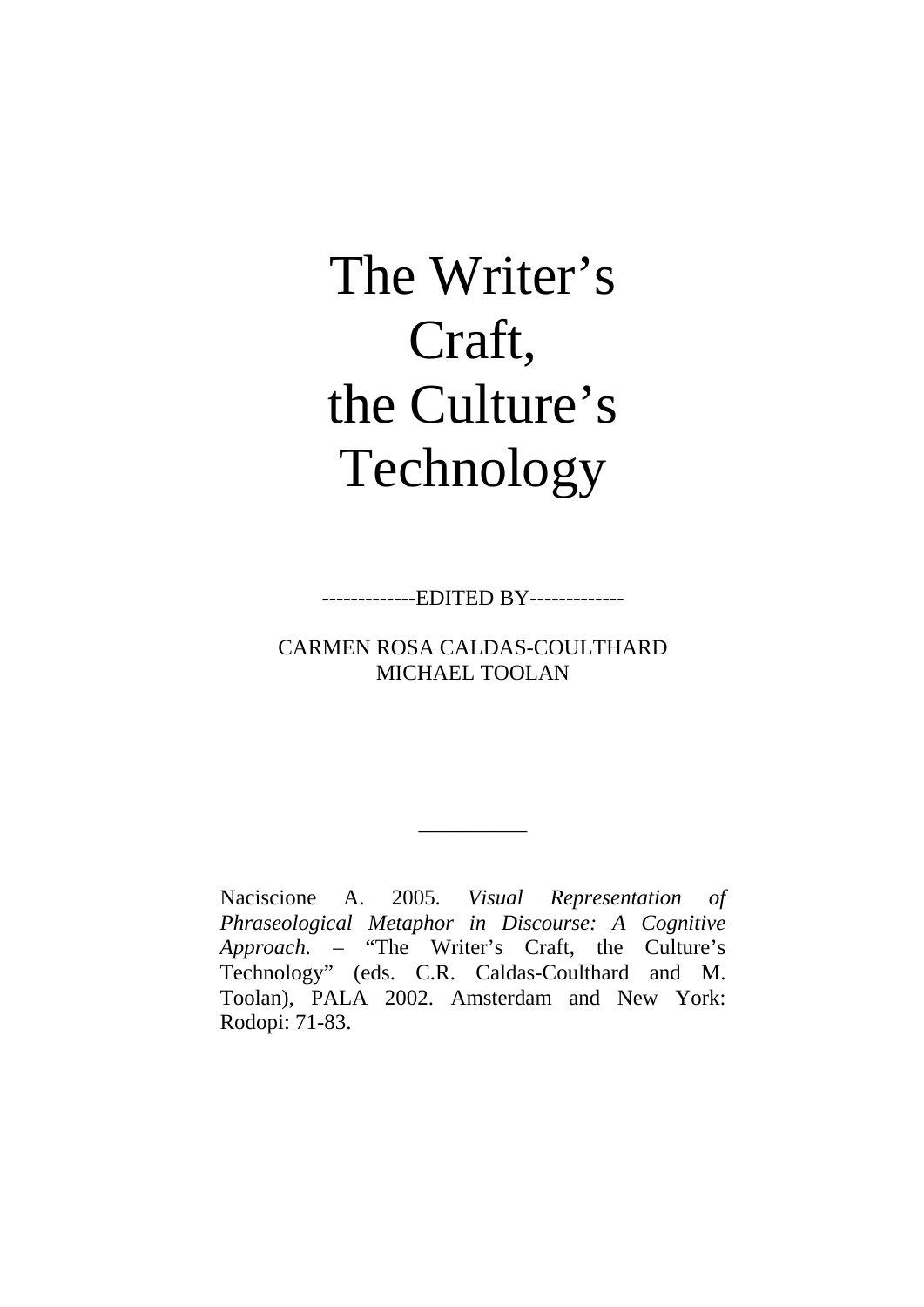## **PART II**

# **TEXTUAL AND TECHNOLOGICAL TRANSITIONS**

## **Visual Representation of Phraseological Metaphor in Discourse: A Cognitive Approach**

## Anita Naciscione

#### **Abstract**

The paper deals with the creative aspects of textual and visual saturation in a multimodal discourse. It explores the benefits of the cognitive approach to the stylistic aspects of language in use and focuses on perception and comprehension of the textual and the visual. The perception of an image, whether it is lexical or phraseological, is a cognitive process, which creates a mental picture in one's imagination, a kind of visualisation in one's mind's eye. A visual representation of the image serves to create a new mode of narrative, which is both visual and textual. Comprehension and interpretation rely on the ties between the visual and the verbal, as well as the knowledge of the sociocultural background and the symbolic implications. The visual representation of instantial stylistic use of phraseological units has a semantic function: it enhances and interprets the image, creates a new meaning and sustains figurative thought.

Key words: *phraseological unit; instantial stylistic use; extended phraseological metaphor; visual representation; stylistic awareness*

In this article I am concerned with some aspects of metaphorical thought representation and the creative use of phraseological metaphor in verbal and visual discourse. I rely on the achievements of cognitive linguistics, which have made successive contributions to the understanding of metaphor and thought, and the explorations of metaphor as a major mode of conceptual organization. Studies of cognitive scholars in the 1980s and the 1990s have established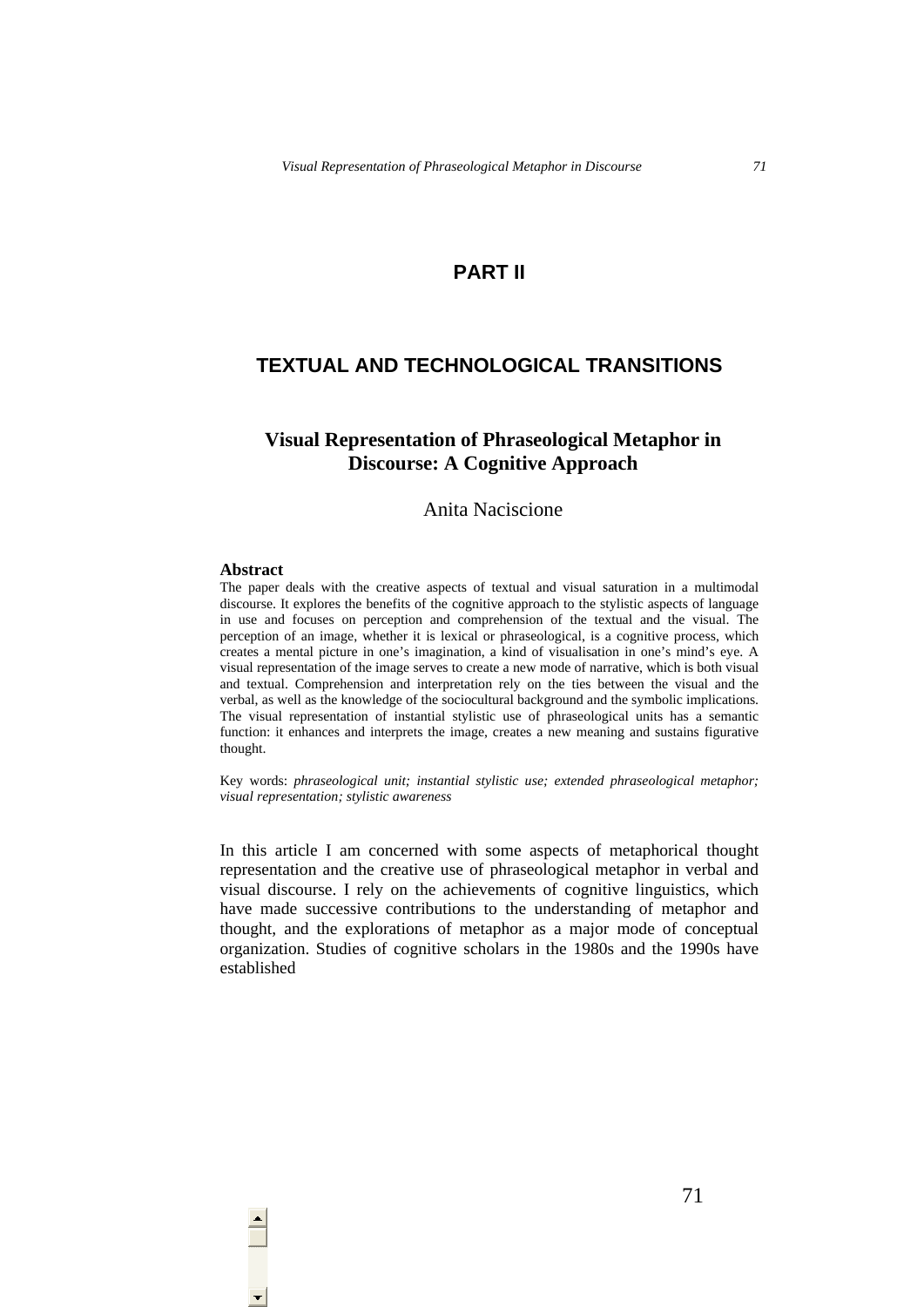metaphor as both a figure of thought and a linguistic entity (see Lakoff and Johnson 1980; Paprotté and Dirven 1985; Lakoff 1986; Lakoff and Turner 1989; Gibbs 1990; Gibbs [1994] 1999; Steen 1992; Steen 1994; Kövecses 2002 and many others). Cognitive study has added a new dimension to discourse analysis and narrative comprehension (see Emmott [1997] 1999; Freeman 2000; Burke 2003). The use of metaphor has been recognised as part and parcel of cognition, a revealing cognitive mechanism. I fully agree with Steen (1994: 3; Steen 2002: 386) that metaphors need to be investigated from the cognitive linguistic point of view, not only that of literary criticism, as it has been the case traditionally. Cognitive linguistics has emerged as a modern form of semantics (see Steen 1994: Ch.1). In semantic research it is crucial to see what happens to metaphorical meaning and follow its change and development in discourse, including visual representation.

My aim is to explore the linguistic meaning of metaphor, especially its semantic aspects: the instantiation and development of meaning in discourse, the emergence of new associations or their chains, resulting in the creation of successive sub-images, coupled with the visual development of metaphorical meaning. Metaphor identification, comprehension and appreciation becomes more challenging and also more interesting when metaphor is represented by a phraseological unit<sup>1</sup> (PU), not separate words. Gibbs notes that contrary to the traditional view that idioms, clichés and proverbs are frozen semantic units or dead metaphors, the evidence from cognitive linguistics and psycholinguistics indicates that many of these conventional expressions reflect metaphoric thought that is very much alive and part of everyday conceptual systems (Gibbs [1994] 1999: 436).

Let me turn to an example of verbal and visual extension of phraseological meaning as represented in Mark Twain's humorous sketch 'A Burlesque Biography'. The meaning of the PU *a family tree* is based on a common metaphorical mapping. In its base form<sup>2</sup> the PU is a conventional phraseological metaphor, available to users of English. First the PU appears in core use<sup>3</sup>, that is, in its most common form and meaning. As the example shows there is no change in phraseological meaning in the text, the figurative thought is not developed, neither is it sustained: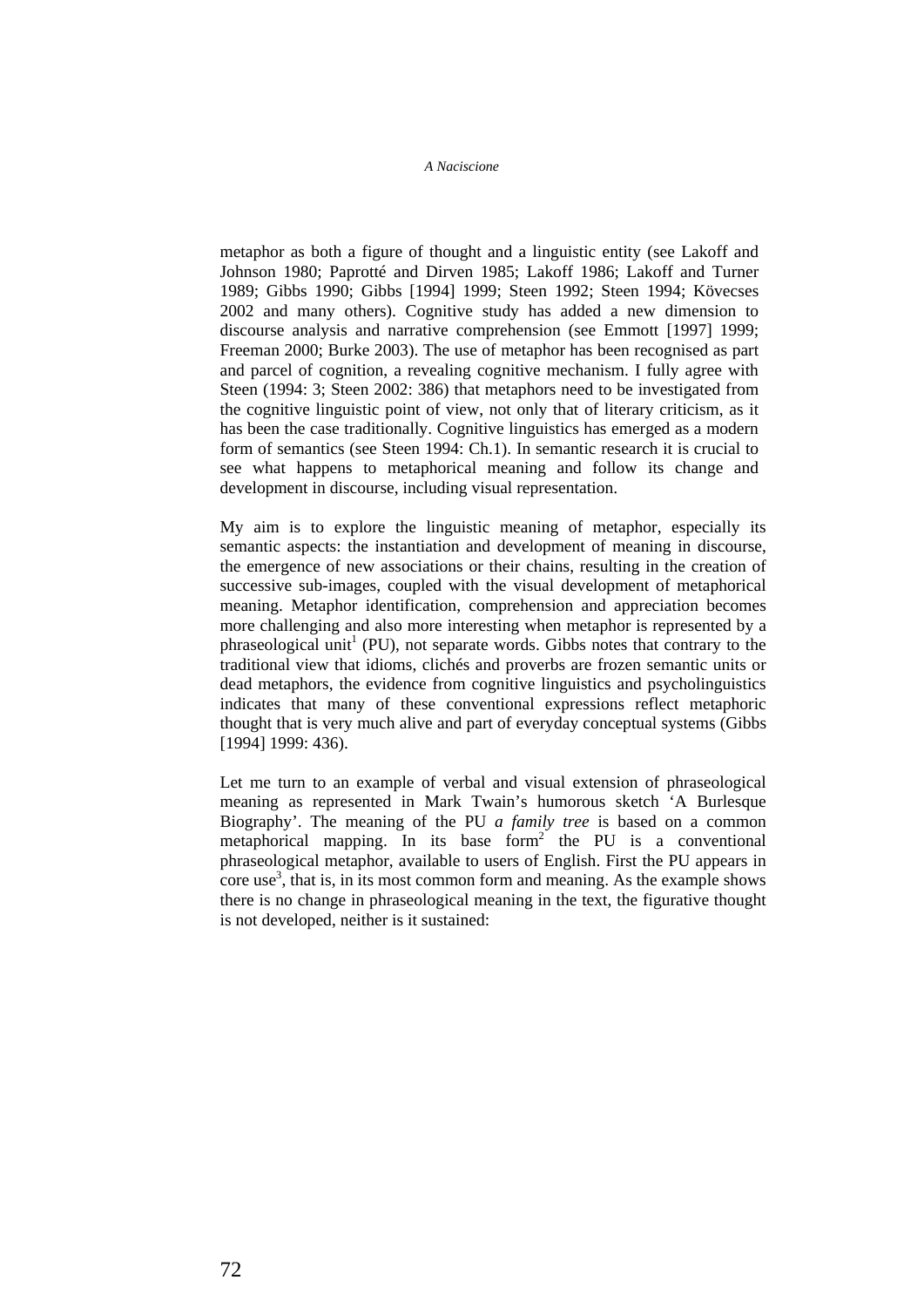### **a family tree**<sup>4</sup>

Then for the next two hundred years **the family tree** shows a succession of soldiers – noble, high-spirited fellows, who always went into battle singing, right behind the army, and always went out a-whooping, right ahead of it.

M. Twain, A Burlesque Biography, p. 178

In cognitive psychology the image is generally viewed as a mental representation, as a picture in the head. As Steen has pointed out, when processing metaphors, readers are able to construct at least three different kinds of mental representations: a linguistic representation of the meaning of a metaphor, a conceptual representation of the referential content, and communicative representation of the message it is attempting to convey (Steen 1994: 168).

In discourse a phraseological image may be extended over longer stretches of text, as it is in this sketch. The next paragraph contains instantial stylistic use<sup>5</sup>. A creative expression of a new idea is achieved by an instantiation of an extended metaphor. The metaphorical meaning is sustained, creating subimages, which become part of the associative metaphorical network sustained on the basis of the image of the PU:

> This is a scathing rebuke to old dead Froissart's poor witticism that **our family tree** never had but one limb to it, and that that one stuck out at right angles, and bore fruit winter and summer .

M. Twain, A Burlesque Biography, p. 178

73

If the PU *a family tree* is in core use, it has only one meaning – a scheme of one's genealogical succession of ancestry. The base metaphor<sup>6</sup> stems from similarity and affinity of the two objects, i.e. both have a trunk and branches. In the given context only one branch or 'limb' is singled out, the only one which 'stuck out at right angles, and bore fruit winter and summer'. The latter metaphorical extension is actually an allusion to another PU – *a family (fruit) tree* <sup>7</sup> .

Discourse comprehension and analysis imply identification of instantial metaphorical meaning, which arises in a particular instance of a unique stylistic application of a PU and results in significant changes in its form and meaning determined by the thought expressed. The instantial use of phraseological metaphor is one of the ways to reflect a novel turn of thought in discourse. The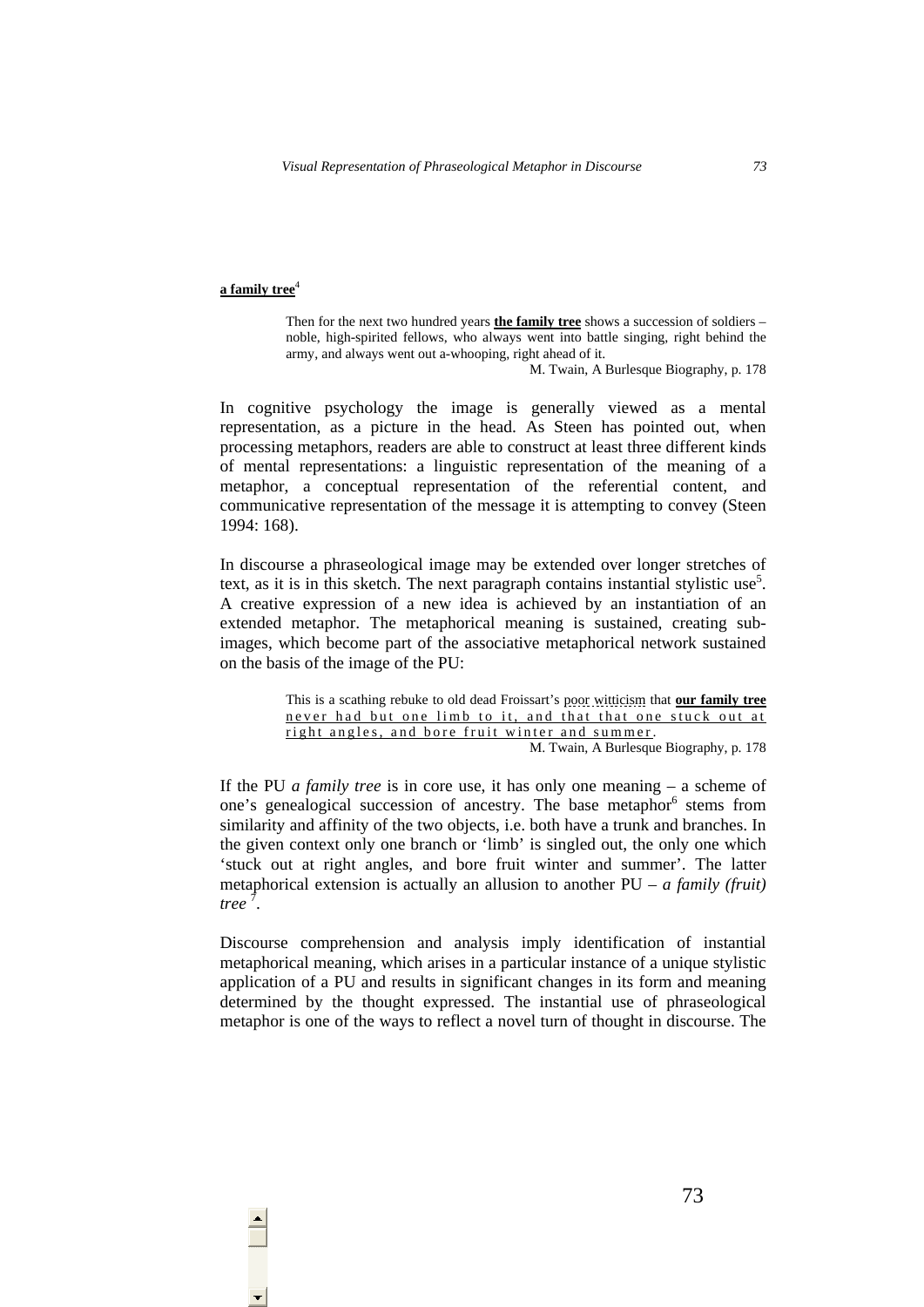words 'poor witticism' act as a cue, prompting and supporting the metaphorical network.

Through instantial use the PU *a family tree* acquires the meaning of 'a gallows' and turns into a contextual euphemism, resulting in the euphemisation of the text. In this sketch the meaning of 'a gallows' becomes the semantic centre of the sketch. This meaning practically covers the whole sketch (Twain 1961: 178-82), thus sustaining metaphorical thought.

The image of the family tree has been extended and we see it in our mind's eye: we imagine it by forming a mental image. It is what I would call mental visualisation. Actually we have to visualise each time when we perceive or think of an image. We visualise figurative meaning in our thoughts, as thought and imagination go together, creating a mental picture, even if there is no visual representation in the text.

In the sketch the extended metaphor of the family tree is followed by a pictorial illustration. The visual lends a new dimension: it further develops and reinforces the image, which the figurative meaning has evoked:



It is not an illustration of the base form of the PU as it can be found in a dictionary entry, it is a case of creative visualisation. The visual is, as it were, a continuation of the

verbal text. The possibilities of novel extensions of metaphor in text have been pointed out by many M. Twain, A Burlesque Biography, p. 178

cognitive linguists (see Lakoff 1986: 218-9). However, the visual offers new opportunities. The visual representation of instantial meaning enhances, develops and sustains thought and language. The textual information is supported by the pictorial perception.

The drawing helps to bring out one of the metaphorical meanings of the second component of the PU *tree* (which is a polysemous word), namely, *a gallows* (Webster's New Universal Unabridged Dictionary [1983] 1989: 1945). Another dictionary formulates this meaning as follows: "a device used to hang a person,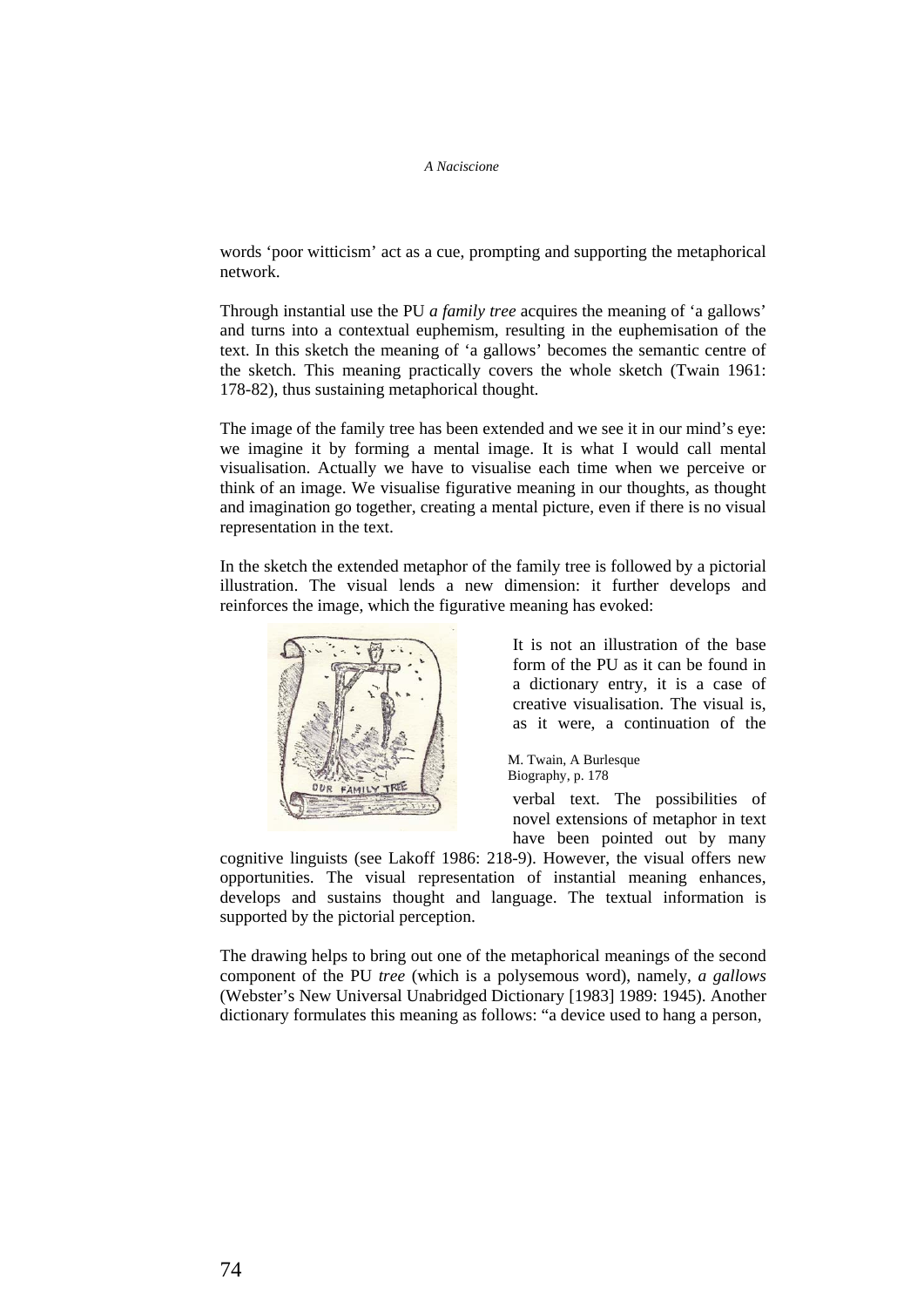has one upright post and a projecting crosspiece" (New Webster's Dictionary 1988: 1642). By punning on the two meanings of the component *tree* Twain extends the image of the base metaphor. The semantic role of visual representations lies in sustaining and developing figurative thought. The illustration speaks a visual language of its own, accentuated by the caption *our family tree*, which acquires the effect of a coda. Thus, the understanding of some metaphors require an extended and attentive focus processing (Steen 1994: 245). For full understanding of metaphor in use both the verbal and visual comprehension are important together with conceptual knowledge.

The PU *a family tree* is further extended in the sketch, creating a metaphorical chain, which calls for a sustained mental vision in one's mind's eye:

> I will remark here, in passing, that certain ancestors of mine are so thoroughly wellknown in history by their *aliases*, that I have not felt it to be worth while to dwell upon them, or even mentioned them in the order of their birth. Among these may be mentioned Richard Brinsley Twain, *alias* Guy Fawkes; John Wentworth Twain, *alias* Sixteen-string Jack; William Hogarth Twain, *alias* Jack Sheppard; Ananias Twain, *alias* Baron Münchausen; John George Twain, *alias* Captain Kydd; and then there are George Francis Twain, Tom Pepper, Nebuchadnezzar, and Baalam's Ass – they all belong to our family, but to a branch of it somewhat distinctly removed from the honorable direct line – in fact a collateral branch , whose members chiefly differ from the ancient stock in that, in order to acquire the notoriety we have always yearned and hungered for, they have got into a low way of going to jail instead of getting hanged.

M. Twain, A Burlesque Biography, p. 182

With the sub-image of 'a collateral branch' that is 'distinctly removed from the honourable direct line' Twain establishes a semantic and stylistic tie with the base metaphor of the PU. Semantic and stylistic cohesion and coherence are made possible because PUs are stable cohesive word combinations with a figurative meaning. The extended phraseological metaphor is sustained across five pages. The sub-image conveys a new instantial euphemistic meaning. However, only at the very end of the paragraph does the non-euphemistic meaning 'hanged' appear as a sudden revelation of the plain and bitter truth, disclosing the meaning of the instantial metaphor – 'a gallows', which remains in the centre of events described in the sketch. The final paragraph contains a reiteration of the non-euphemistic 'hanged':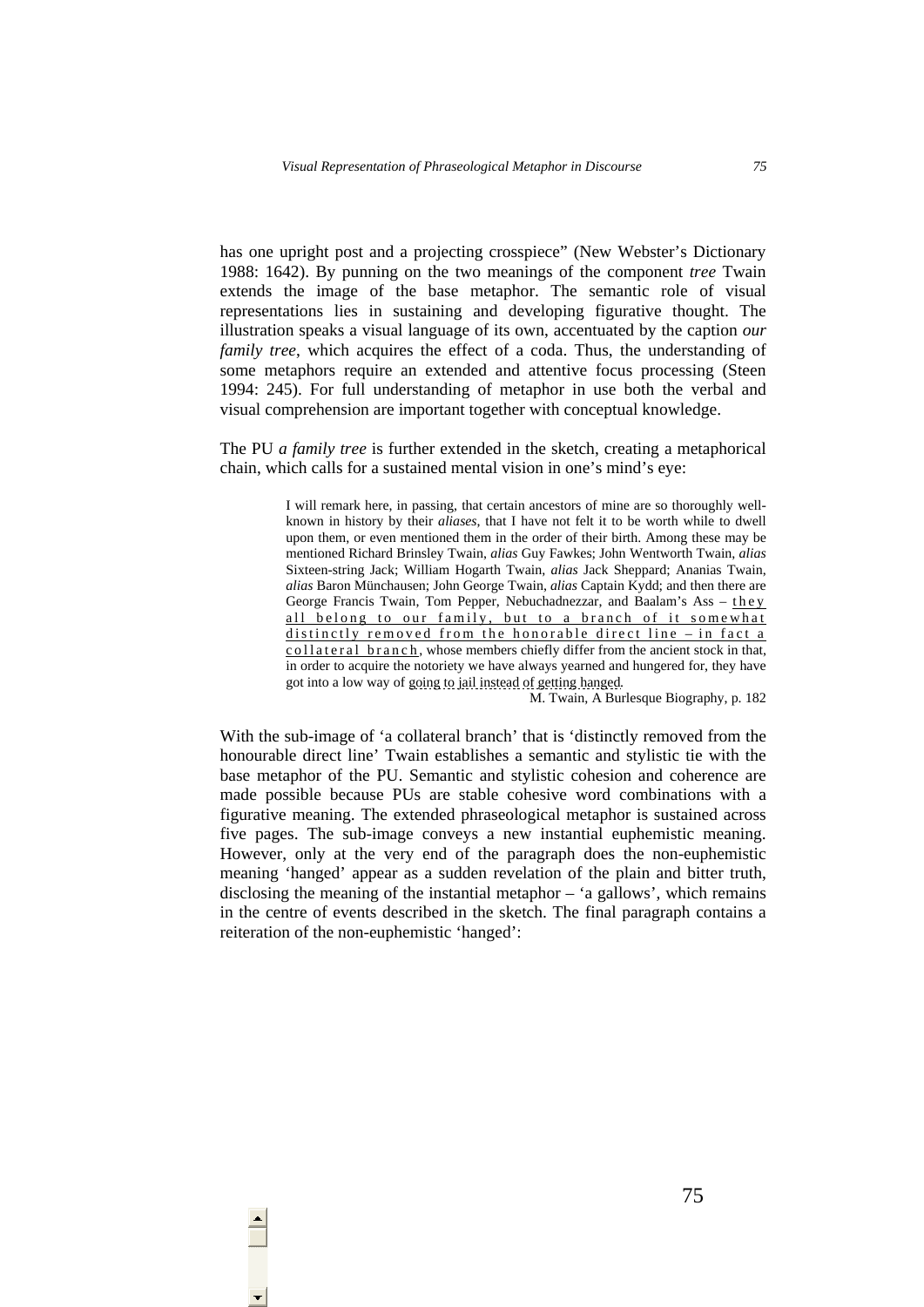My own history would really seem so tame contrasted with that of my ancestors, that it is simply wisdom to leave it unwritten until I am hanged.

M. Twain, A Burlesque Biography, p. 182

The sketch reveals how the base metaphor of the PU *a family tree* undergoes instantial semantic and stylistic changes in discourse: it is extended across the whole sketch to sustain figurative thought. The extended metaphor is also linked with other stylistic features – pun and euphemism. In cognitive processes "figures of thought do not exist in isolation from one another" (Gibbs [1994] 1999: 449), and hence in language tropes are combined, they interact with each other. The individual tropes do not work independently, they are functionally related to each other to provide not only figurative coherence to the text that cannot be explained merely in logical or causal terms (Gibbs [1994] 1999: 454) but also semantic and stylistic cohesion. In discourse the language is alive, new meanings are created and sustained. It is essential to develop an understanding of the discoursal dimensions of phraseological metaphor, including visual discourse. This example brings out the role of visual representation in the extension of the image of a metaphorical PU in discourse. Illustrations open up a possibility to create a visual impact. The extended phraseological metaphor is enhanced and developed by a pictorial illustration of the instantial image. This example shows that extended phraseological metaphor reflects extended figurative thought.

Another way to assist mental visualisation of figurative thought is the instantial use of PUs in stage remarks in plays. Instantial use reveals information about the attitude, which the character has to convey more accurately. Here it has a paralinguistic function: it gives precise instructions for the actor or actress how to enact the scene. For instance, Shaw is known for his meticulous stage remarks in which he frequently resorts to stylistic use:

#### **to give someone the cold shoulder**

He sits down next to the Newly Born who pouts and turns a very cold right **shoulder to h i m** , a demonstration utterly lost on him.

B. Shaw, Back to Methuselah

The interaction of tropes is not only a phenomenon to be observed in discourse but also in the base form of PUs, which brings out the complexity of phraseological meaning<sup>8</sup>. This PU has both metaphorical and metonymic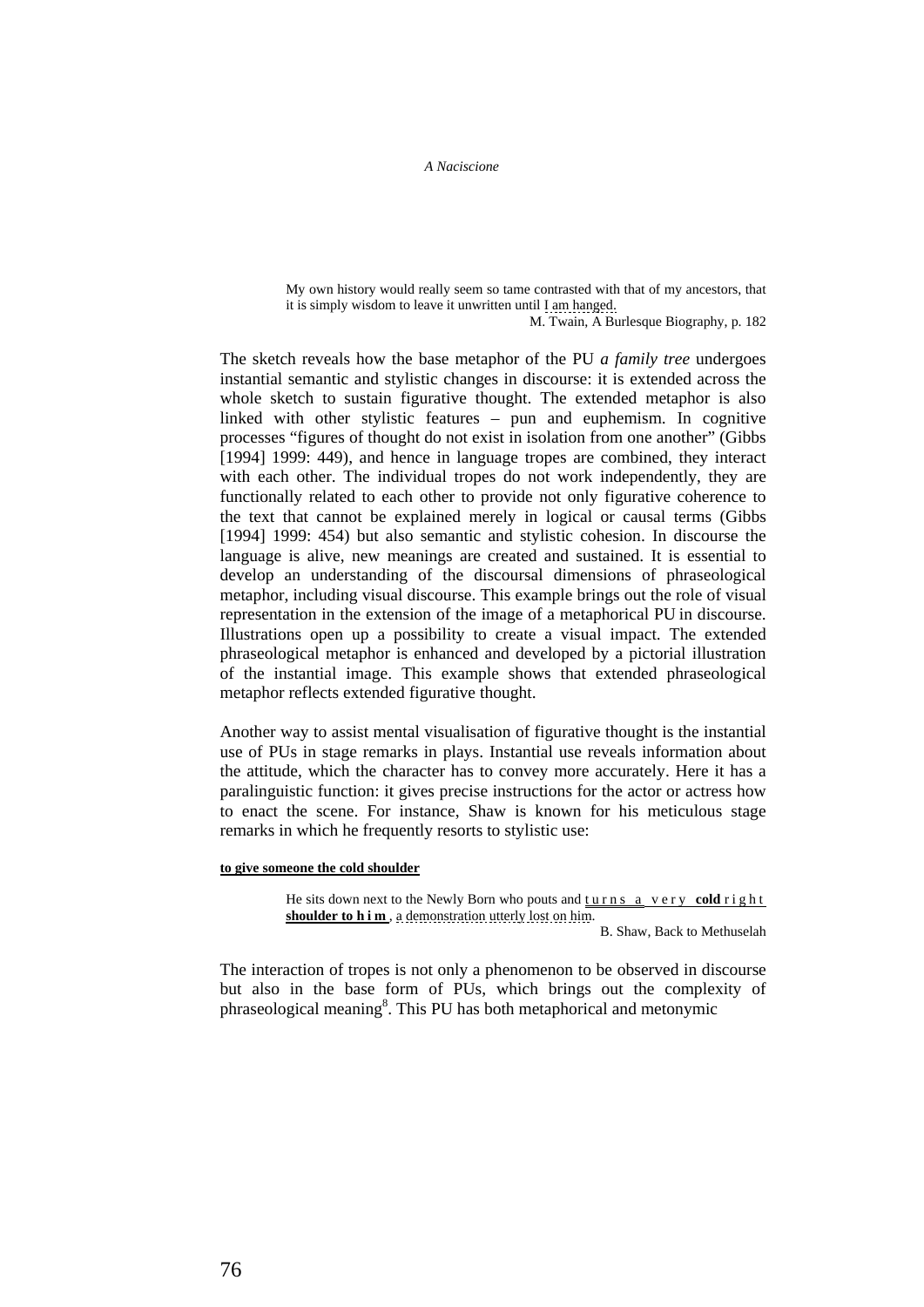features in the semantic structure of its base form. A new meaning is additionally created in text. This way instantial use offers a new vision, which is different from core use. The non-verbal enactment is another mode of the presentation of message and the visualisation of thought.

A merger of verbal and non-verbal communication is a feature of the discoursal use of PUs. "How elements in visual and verbal modes interact on the page is a central issue in multi-modal texts" (Goodman 1996: 69), that is, in texts which use features from more than one semiotic mode of communication simultaneously. It is revealing to follow the ways in which visual and verbal representation can interact within a text, reinforcing the message or creating additional meanings (see Goodman 1996: 38). As a rule, a pictorial illustration follows the stretch of text or appears in the middle of it. Yet it may also precede the text, as is the case in 'The Thurber Carnival', bringing the literal meaning to the fore:



#### **an old bird**

*Question*. After a severe storm we found this old male raven in the study of my father, the Hon. George Morton Bodwell, for many years head of the Latin Department at Tufts, sitting on a bust of Livy which was a gift to him from the class of '92. All the old bird will say is "Grawk!"

|                                      | <i>Answer.</i> I am handicapped by an uncertainty |  |
|--------------------------------------|---------------------------------------------------|--|
| as to who says "Grawk", the raven or |                                                   |  |
| your father. It just happens that    |                                                   |  |
| "Arrk" is what ravens say. I have    |                                                   |  |
| never known a raven that said        |                                                   |  |
| anything but "Arrk."                 |                                                   |  |

J. Thurber, The Pet Department

*An old bird* is a metaphorical PU used to denote someone who is too experienced and shrewd to be taken in. The picture of a bird and the question addressed to the Pet Department are non-figurative, they both feature an old raven sitting on a bust in the direct sense of the word. However, the answer involves parallel perception and the reader is simultaneously aware of figurative thought and the literal meaning. Phraseological pun is a way to stretch imagination and reflect experience beyond the possibilities offered by a PU in core use. Moreover, the pun has turned visual: the pictorial representation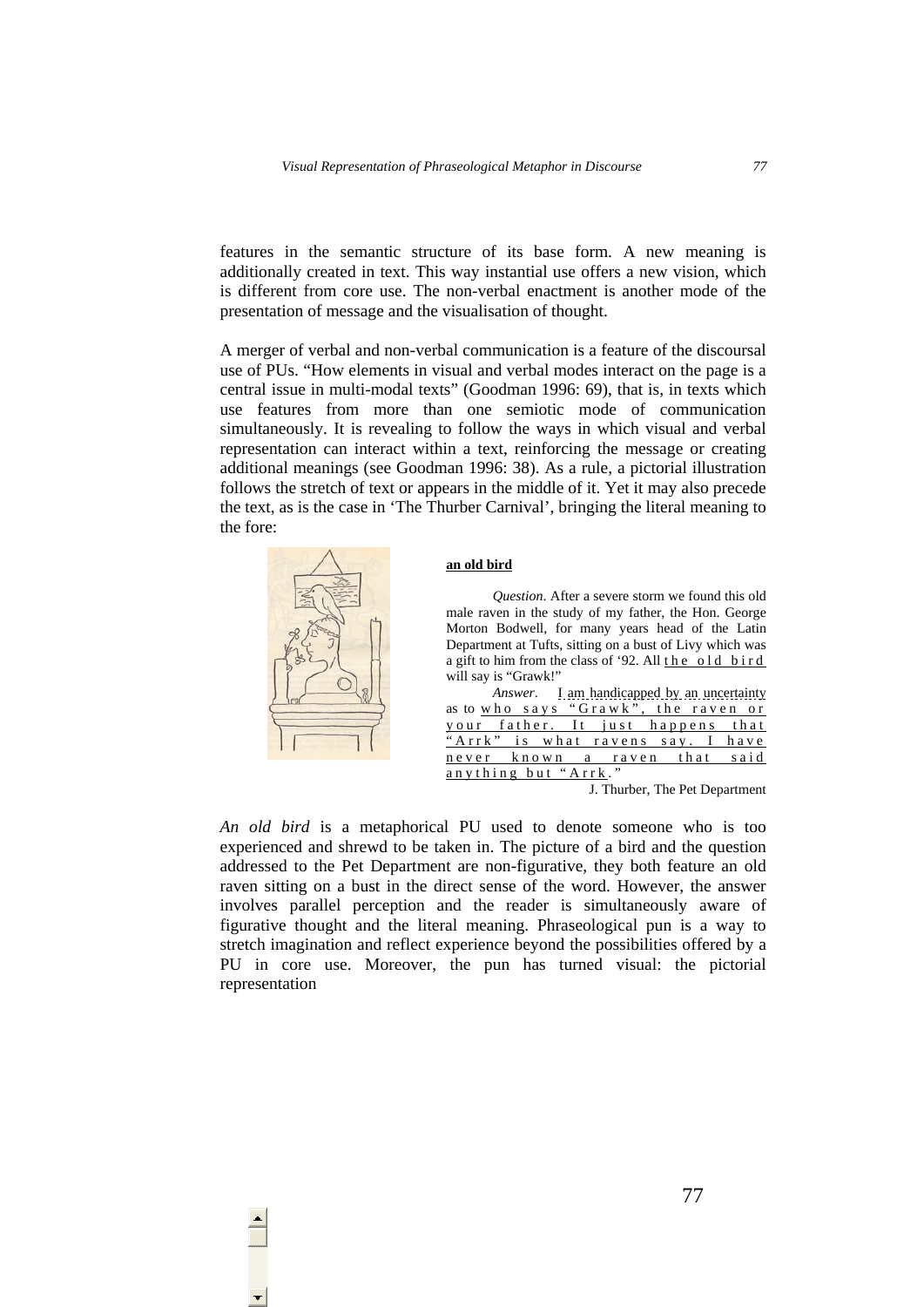becomes part of the process of change and development of thought in discourse.

Change and development of phraseological meaning is not merely a feature of literary discourse, it is a mode of figuration that is also common in various types of newspaper texts which easily combine verbal and visual representation. Let me examine the PU *to put one's best foot forward* which appears in the headline of a news item *The Queen puts her best (bare) foot forward* in THE TIMES (22 April, 1999, p. 1). The headline is instantial use due to the insertion of the epithet *bare* which is put in brackets. This is very unusual as the base form never contains any brackets. The brackets become a semantic technique. Moreover, the instantial component *bare* brings out the literal meaning of the component *foot*, which results in phraseological pun as part of the process of semantic change in the instantiation of the phraseological metaphor. The pun is enhanced by a big photograph of Queen Elizabeth with



one of her shoes off (with one bare foot):

*To put one's best foot forward* is a polysemous PU. One of the meanings is 'to make the best possible showing'<sup>9</sup>. When the Queen celebrated her 73<sup>rd</sup> birthday in Korea she had to remove her white court shoes, entering a traditional house in her stockinged feet to observe the local customs. The literal meaning of *shoes* is spread throughout the news item: the Queen is kicking them off and wriggling her feet back into them again. The phraseological pun permeates the text, creating a visual narrative and contributing to its coherence and cohesion.

The last paragraph mentions 'the Queen's momentary scowl at being wrong-footed', that is,

at being put in an unexpected or difficult situation (Collins Cobuild English Dictionary for Advanced Learners [1987] 2001: 1816). One aspect (having no shoes on) stands for the general feeling of the Queen at being put at a disadvantage. This is a metonymic link effected by associations of contiguity. The successive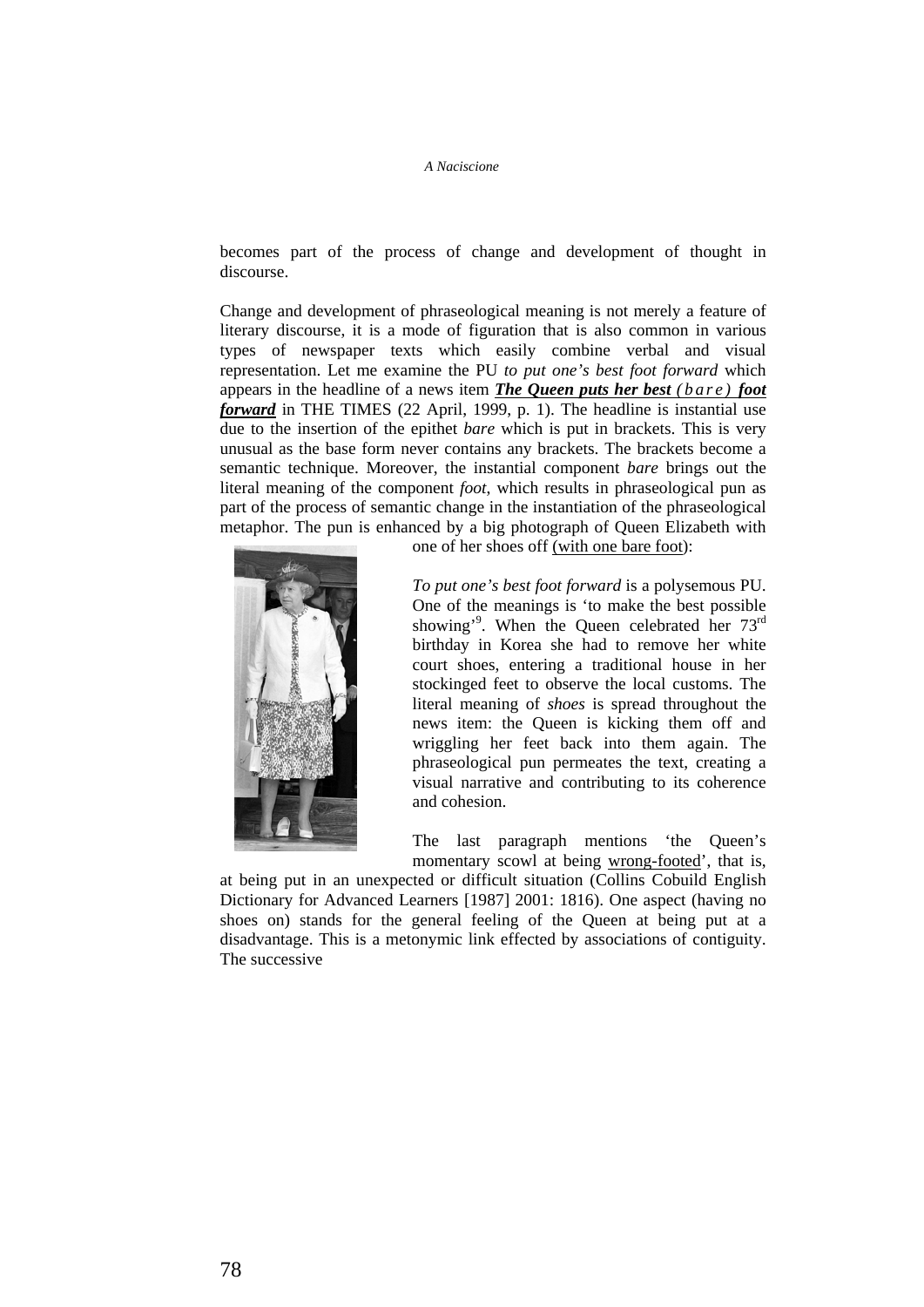change from one figurative mode to another – metaphor – pun – visual pun – metonymy – reveals the complex interaction of different tropes (see Gibbs [1994] 1999: Ch. 10).

The pun is further visualised in a cartoon placed at the end of the news item:



The caption 'I think we should get her a pair of shoes' is nonmetaphorical<sup>10</sup>, however, in this context the cartoon reinforces the visual pun. This sequence constitutes a kind of narrative strategy, which reflects the development of figurative thought and a continual return to literal meanings in the realisation a PUbased pun. The PU is sustained verbally and visually throughout the news item.

Phraseological metaphors may be sustained and visualised not only in news items and articles of a general type but also in serious specialist articles, as, for instance, a financial article 'Send Your Money Home' in TIME (29 September, 1997, p.44) dealing with interest rates, stocks and mortgages. The semantic focus of the article is the conceptual metaphor of *home*. The idea of home as a desired place to live in is manifest in the use of three phraseological units, which have one common component *home*, occurring within the limits of a short article. The first lines read as follows:

> **Your home has always been your castle**, and is used to double as a piggy bank, until a classic late-'80s bust crushed the notion of housing as an investment. Time, 29 September, 1997, p.44

The article actually deals with the nonfigurative meaning of *home*, discussing the existing homes and home prices, and the idea of a house as an investment. The article ends with another PU with the component *home*, creating a frame construction and acting as a coda:

> A house as an investment is a pitch that hasn't opened many doors lately. But today, **home** isn't **just where the heart is**; it's where the smart money is too .

Time, 29 September, 1997, p.44

The base form of the PU *home is where the heart is* has a positive meaning: your true home is in the place you love most<sup>11</sup>. In the text the PU is used in the

79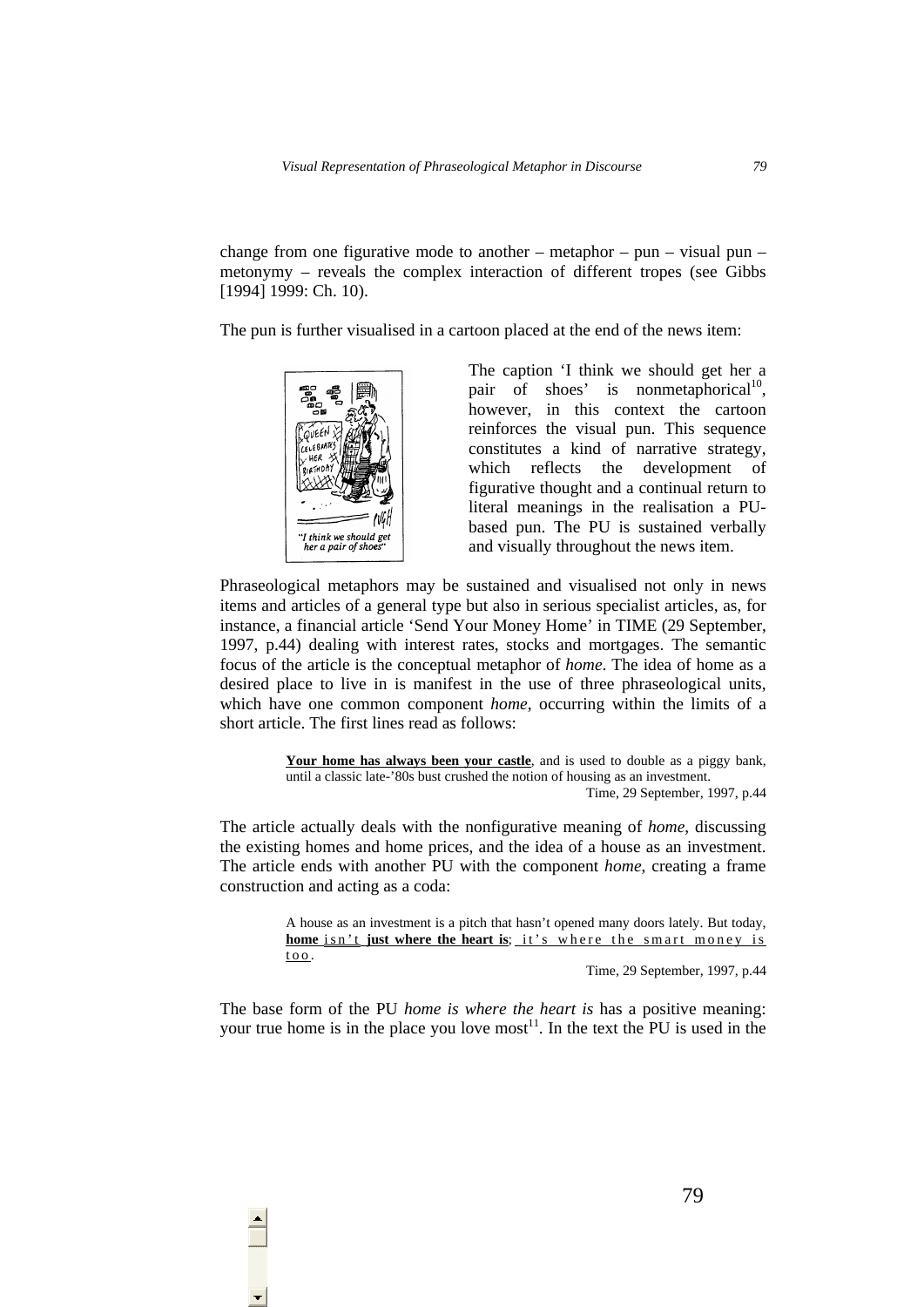opposite meaning. The PU is extended by a parallel construction, which conveys the message of the article: a house is a good investment now.

The visual focus of the article is a graphic: the drawing of a house placed in the middle of the article, containing information on home prices in various states in the USA. As the article is financial, the house is drawn in austere lines, not like a dream house in home adverts. The graphic gives the necessary financial information to persuade the reader of the sound investment, yet it reveals creative thinking:

| Areas with the biggest jump<br>in median home prices |               |                      |
|------------------------------------------------------|---------------|----------------------|
|                                                      | 1997<br>price | % change<br>from '96 |
| Gainesville, Fla.                                    | \$99,000      | 12.5%                |
| Lansing/E. Lansing, Mich.                            | .92,800       | 10.7                 |
| Kalamazoo, Mich.                                     | 102,000       | 10.5                 |
| Fort Lauderdale, Fla.                                | 121,800       | 9.6                  |
| Lincoln, Neb.                                        | 94,500        | 9.2                  |
| Phoenix, Ariz.                                       | 113,200       | 9.1                  |
| Austin/San Marcos, Texas 118,200                     |               | 8.6                  |
| Portland, Ore.                                       | 151.100       | 84                   |
| Columbus, Ohio                                       | 117,300       | 8.1                  |
| Grand Rapids, Mich                                   | 94.000        | 7.8                  |

The graphic is of stylistic and cognitive interest. Usually phraseological puns have one or several components, which are used in their literal meaning(s). In this case the pun is created through an associative link between *a home* and *a house*. The graphic has an unusual headline: **Home \$weet Home** which is a case of instantial use of a popular PU. The sweetness of home (the dream of a house of your own)

is enhanced by a visual representation of the dollar sign \$, which is always seen as a symbol of wealth and money. The symbolic meaning is incorporated in the semantic structure of the PU: it becomes part of the meaning of the PU in the given instantiation.

For the identification of the instantial graphic implications it is also important to know the cultural background: the use and the symbolic meaning of the currency sign. Graphic properties are generally used to represent the extra linguistic world in an accurate manner (see Goodman 1996: 184). The visual effect works together with the verbal in the creation of a visual pun.

The use of a symbol is one of the visualisation techniques. The graphic representation is inextricably linked with the content of the article. The symbol \$ has a semantic function. The visual creation stretches the usual system of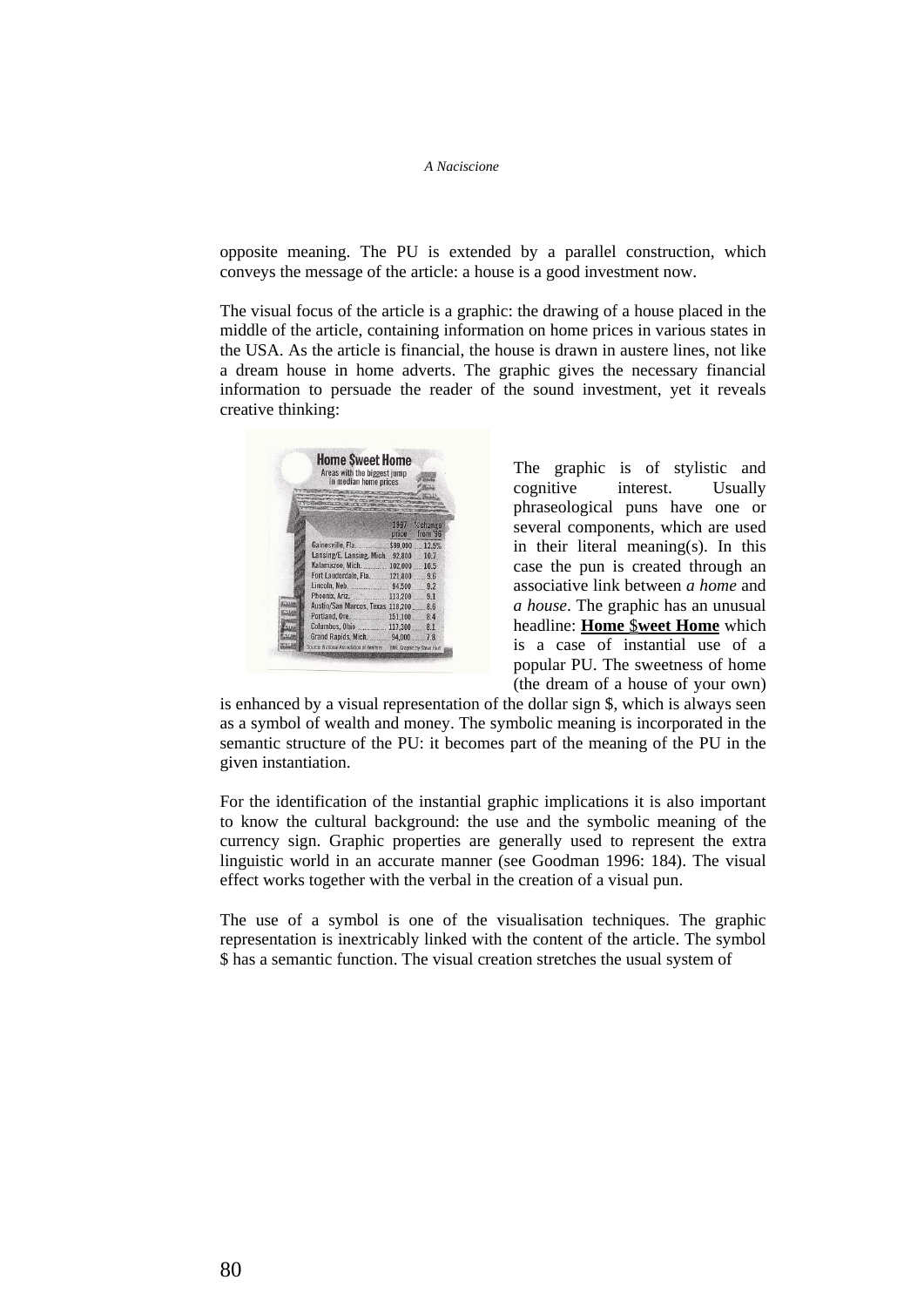typography and affects the relation between the visual and the verbal. The use of the dollar symbol has a special visual effect that adds a new visual and semantic dimension to the text, a dimension, which is not available in standard writing.

Cognitive linguistics has shown that one conceptual metaphor may be expressed in many variations of linguistic organisation (see Dirven 1985; Steen, 1994: Ch.1.2). This newspaper article has made use of three metaphorical PUs containing the component *home* and a visual representation to reflect the semantic development of the conceptual metaphor *home*. Visual comprehension is facilitated by the metaphorical context.

In conclusion, the paper deals with the creative aspect of textual and visual representation of figurative thought. Extended phraseological metaphor is one of the figurative modes whereby people conceptualise their experience. It provides for the development and sustainability of metaphorical thought and language in discourse. Visual representation helps to disambiguate instantial stylistic use. The cognitive approach promotes the comprehension and interpretation of phraseological metaphor in verbal and visual discourse. Mental visualisation of instantial stylistic use is part of cognitive performance, enhanced by a visual representation of the extended image. The visual reinforces mental representations, and sustains and develops the message expressed by the PU, lending a visual dimension to the text. Extended metaphor calls for greater stylistic awareness, which involves a conscious perception and understanding of significant changes in form and meaning, associative links and their networks, stylistic cohesive ties and the creation of a new meaning in discourse. My conclusion is: as thought develops, the phraseological metaphor develops too. Extended phraseological metaphor reflects extended figurative thought.

#### **End Notes**

- 1 The phraseological unit is a stable, cohesive combination of words with a fully or partially figurative meaning. For my understanding of the basic terms in phraseology see Naciscione 2001.
- 2 *The base form* of a PU is the form to which other forms can be related and with which they can be compared. It is the dictionary form and meaning, recorded as the head form. The base form is stored in the long-term memory of the language user as a language unit, which is accessed when a discourse situation calls for it.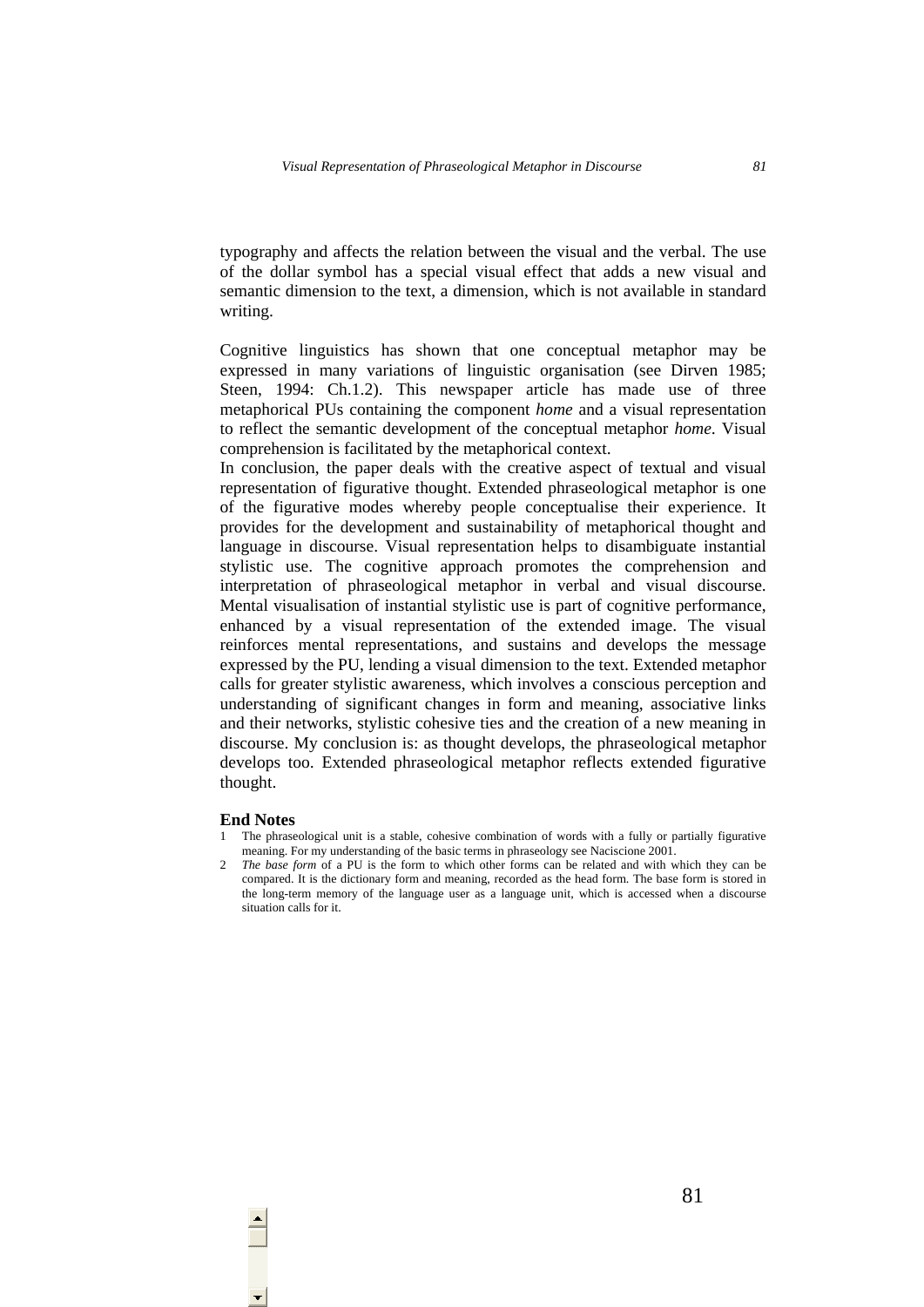- 3 *Core use* is the use of the PU in its most common form and meaning. In core use the PU does not acquire any additional stylistic features in discourse and does not exceed the boundaries of one sentence.
- 4 I have indicated the forms of PUs for emphasis: base forms are marked bold and underlined; instantial elements are spaced and underlined; replaced elements are underlined double and spaced; cues are marked with a dotted line.
- 5 *Instantial stylistic use* is a particular instance of a unique stylistic application of a PU in discourse resulting in significant changes in its form and meaning determined by the context.
- 6 The base metaphor is the metaphor, which is part of the image of the PU in its base form. The base form is stored in the long-term memory of the language user as a language unit, which is accessed and retrieved when a discourse situation calls for it.
- 7 *A family (fruit) tree* a fruit tree bearing different varieties of the same fruit grafted on to it (Chambers 20<sup>th</sup> Century Dictionary [1983] 1987: 455).
- 8 The semantic structure of phraseological meaning frequently includes a number of tropes. For the formation of phraseological meaning and types of phraseological abstraction see Melerovich 1982; Dobrovolsky 1998; Naciscione 2001.
- See Webster's New Universal Unabridged Dictionary (1989: 713).
- 10 It is significant to explore the aspects of human cognition which are grounded in everyday bodily and perceptual experiences that form the nonmetaphorical part of thought and language (Gibbs [1994] 1999: 79).
- 11 See Cambridge International Dictionary of Idioms (1998: 195).

#### **References**

- Burke, Michael. 2003. 'Literature as Parable' in *Cognitive Poetics in Practice* (eds. J. Gavins and G. Steen) London and New York: Routledge: 115-28.
- *Cambridge International Dictionary of Idioms* (1998). Cambridge: Cambridge University Press.
- *Chambers 20th Century Dictionary* [1983] 1987. Ed. E.M.Kirkpatrick. Edinburgh: Chambers.
- *Collins Cobuild English Dictionary for Advanced Learners* [1987] 2001. Glasgow: Harper Collins Publishers.
- Dirven, René. 1985. 'Metaphor as a Basic Means for Extending Lexicon', in W. Paprotté and R. Dirven (eds.), *The Ubiquity of Metaphor: Metaphor in Language and Thought*, pp.vii-xix. Amsterdam: John Benjamins.
- Dobrovolsky, Dmitrij O. 1998. 'Vnutrennyaya forma idiom i problema tolkovaniya'. *Izvestiya AN. Seriya literaturi i yazika* 57/1: 36-44.
- Emmott, Catherine. [1997] 1999.. *Narrative Comprehension: A Discourse Perspective*. Oxford: Oxford University Press.
- Freeman, Margaret. 2000. 'Poetry and the Scope of Metaphor: Toward a Cognitive Theory of Literature' in *Metaphor and Metonymy at the Crossroads: A Cognitive Perspective* (ed. A. Barcelona) Berlin and NewYork: Mouton de Gruyter: 253-81.
- Gibbs, Raymond W. Jr. (1990) 'The Process of Understanding Literary Metaphor'. *Journal of Literary Semantics*, XIX: 65-79.
- Gibbs, Raymond W. Jr. [1994] 1999 *The Poetics of Mind: Figurative Thought, Language and Understanding*. Cambridge: Cambridge University Press.